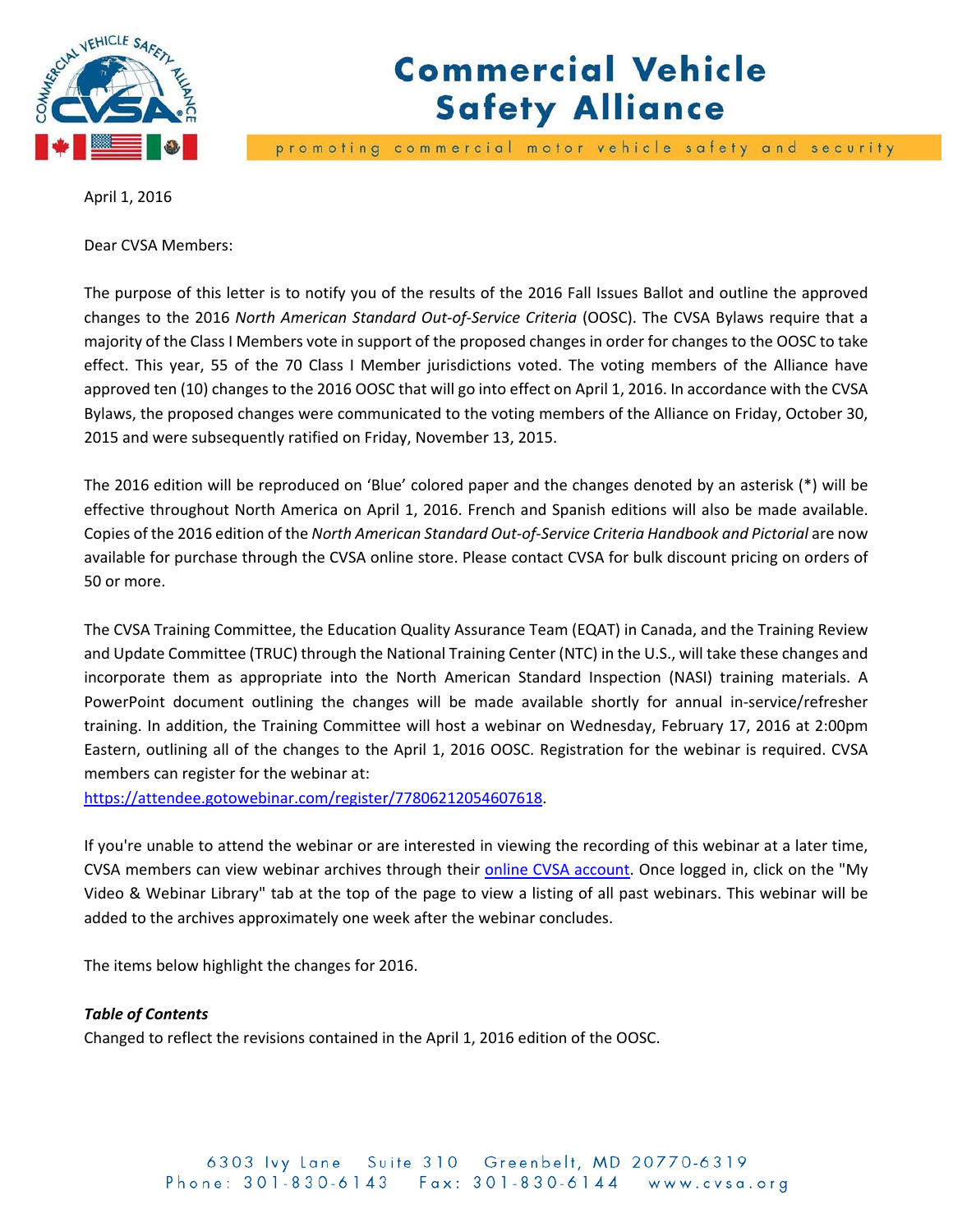### *Part I – North American Standard Driver Out‐of‐Service Criteria*

**1. Action:** Amend Part I, Item 3. COMMERCIAL DRIVER'S LICENSE (CDL), b. Commercial Learner's Permit (CLP), by adding a new condition for a CLP holder operating a commercial motor vehicle transporting passengers.

**Rationale:** This change is to make this OOS condition consistent with § 383.25(a)(5)(i) & (ii), which prohibits a driver with a CLP from transporting passengers.

**2. Action:** Amend Part I, Item 4. DRIVER MEDICAL/PHYSICAL REQUIREMENTS, b. Medical Certificate, by modifying the language of the out‐of‐service condition.

**Rationale:** The Driver‐Traffic Enforcement Committee voted to make a series of changes to the Medical Certificate section of the OOSC, due to recent changesin Federal Motor Carrier Safety Administration (FMCSA) policy regarding verification of a valid Medical Certificate. These changes are necessary because the new requirement by FMCSA that Medical Certificates be kept on file by the State driver licensing agency, rather than by the driver. Drivers are no longer required to produce the document roadside. In addition, the Committee voted to remove the reference to Inspection Bulletins 2010‐07 & 2013‐03, as the information contained within the Inspection Bulletins was no longer current. The Committee also voted to add a reference under OOSC Part I, Section 4. (b)(3) to a new Inspection Bulletin. Finally, the Committee voted to strike the Note in OOSC Part I, Section 4. (b)(4). The transition period referenced in the Note ended in January and the Note is no longer valid.

**3. Action:** Amend Part I, Item 4. DRIVER MEDICAL/PHYSICAL REQUIREMENTS, b. Medical Certificate, by clarifying in the Note how to handle Canadian Class 5 or G licenses.

**Rationale:** The Driver‐Traffic Enforcement Committee voted to add language to the OOSC to address a driver's licensing discrepancy when applying the Canadian and U.S. driver medical requirements. In Canada, a driver operating a CMV with a valid Class 5 or G driver's license is not required to have a medical certificate associated with it; however, when that same driver is operating a CMV within the U.S. with a valid Class 5 or G driver's license, the driver is required to have a medical certificate. To address this discrepancy, the Committee voted to amend the Note under OOSC Part I, Section 4. (b) to clarify that Canadian drivers operating a CMV within the U.S. with a valid Class 5 or G license are required to provide evidence of compliance with medical requirements.

## *Part II – North American Standard Vehicle Out‐of‐Service Criteria*

**4. Action:** Amend Part II, I Part II, Item 2. CARGO SECUREMENT, TIEDOWN DEFECT TABLE, by modifying the Defect Classification Table.

**Rationale:** The Vehicle Committee voted to make an adjustment to the Defect Classification Table for synthetic webbing, under Cargo Securement. The table has two columns; one is titled "Web Size" the other is "Out‐of‐Service Range". The second column title is misleading and can cause confusion, which may lead to an inspector/officer declaring a vehicle out-of-service (OOS) for a defect-only violation instead of an OOS condition. Several NAS Part B instructors have noted that students, including current inspectors read the title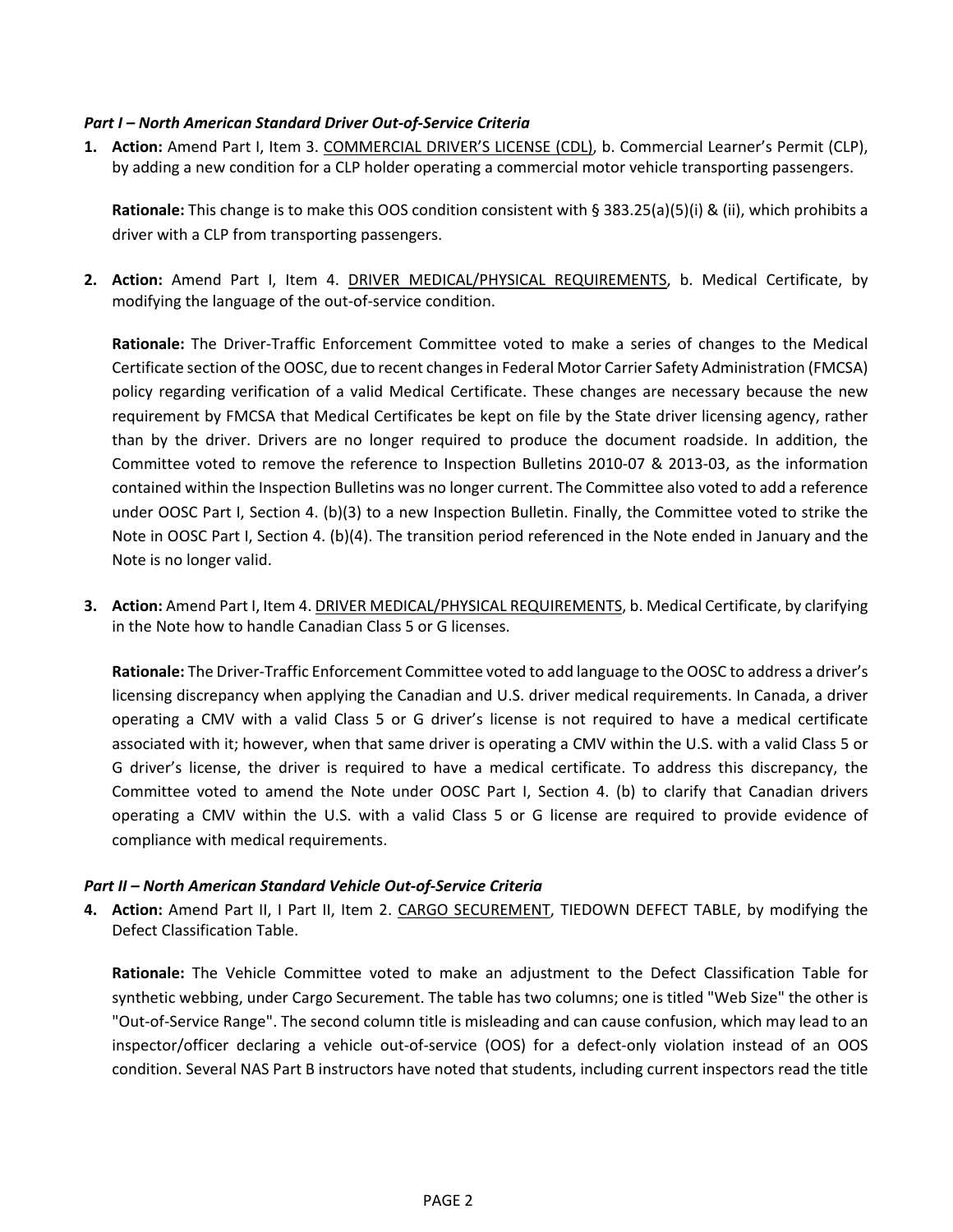of the second column and believe that because the webbing defect meets the table, it is OOS. The change will help eliminate confusion.

**5. Action:** Amend Part II, Item 4. DRIVELINE/DRIVESHAFT, b. Universal Joint, by adding a new out‐of‐service condition.

**Rationale:** The Vehicle Committee voted to add language to the OOSC to reflect that a missing bearing cap retainer clip is an OOS condition. Previously, when the Driveline/Driveshaft section was developed, it did not take into consideration the lighter duty vehicles that use retainer clips rather than bolts for the bearing cap securement. The Committee determined that an imminent hazard exists when a U-joint bearing cup retainer clip is not seated in the groove.

**6. Action:** Amend Part II, Item 7. FUEL SYSTEMS, b. Gaseous Fuels, by modifying the language of the out‐of‐ service conditions for both CNG or LPG and LNG.

**Rationale:** The Vehicle Committee voted to add language to the OOSC revising and shortening the section on CNG/LNG. The changes consolidate the existing language and establish a specific level of vapor when measuring leakage. After consultation with experts in the field, a recommended level of 5000 parts per million (ppm) was established. The current language in the OOSC indicated that any leak detected by a methane meter is an imminent hazard and the information received indicated that it is not the case.

**7. Action:** Amend Part II, Item 8. LIGHTING DEVICES (HEADLAMPS, TAIL LAMPS, STOP LAMPS, TURN SIGNALS AND LAMPS/FLAGS ON PROJECTING LOADS), b. At Anytime – Day or Night), by adding a new out‐of‐service condition.

**Rationale:** The Vehicle Committee voted to add language to the OOSC creating a new OOS condition for situations where a trailer light cord was either left unplugged, had become unplugged in transit, or there was a defect in the cord or a connector. Each of these conditions causes all or many of the trailer lamps to be inoperative. This potentially results in a separate violation for each individual lamp, as recording each lamp separately is required in Operational Policy 14. After a lengthy discussion, the Committee agreed that a reasonable violation for this situation would be to cite § 393.23 and place the vehicle OOS. It was also determined that a Note would be necessary to clarify that the electrical connection must be restored and then all the electrical systems should be inspected and, if violations are present, they should be documented as per Operational Policy 14 (i.e., each light violation would be recorded).

**8. Action:** Amend Part II, Item 9. STEERING MECHANISMS, f. Power Steering, by modifying the language of the out‐of‐service condition.

**Rationale:** The Vehicle Committee voted to add language to the OOSC making a missing power assist cylinder an OOS condition. Currently, the OOSC states that a loose power assist cylinder is OOS. After input from industry and discussion, the Committee agreed that a loose power assist cylinder does not pose an imminent hazard. The original OOS condition for a loose power assist cylinder pertained to older air assist cylinders. With current vehicle components, a missing or loose auxiliary cylinder would make it more difficult to steer, but does not constitute an imminent hazard. The Committee discussed the circumstances in which a loose or detached cylinder might create an imminent hazard. The Committee determined that a significantly loose or